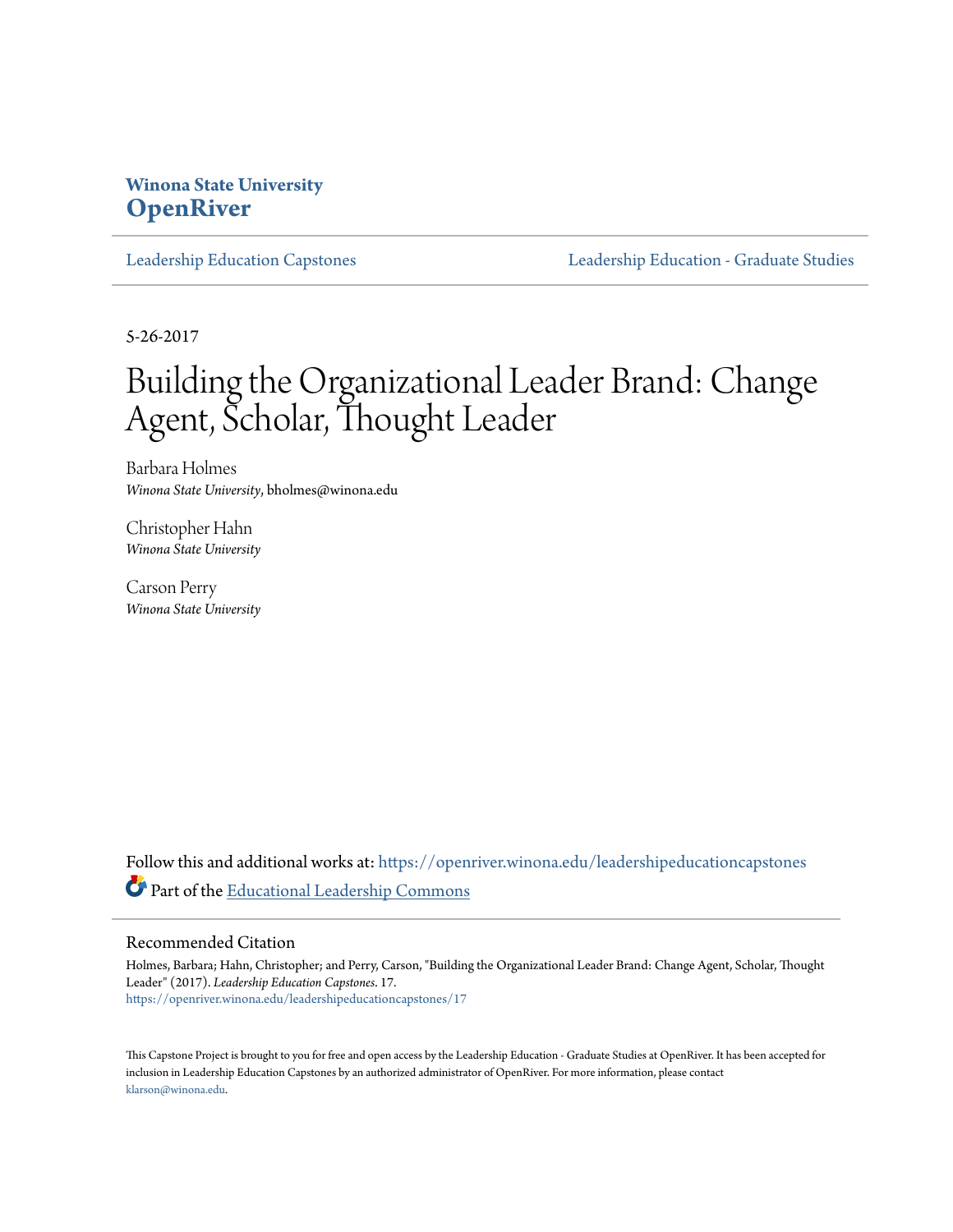## Building the Organizational Leader Brand: Change Agent, Scholar, Thought Leader

Barbara Holmes<sup>1</sup>, Christopher Hahn<sup>2</sup> & Carson Perry<sup>2</sup>

<sup>1</sup> Associate Professor, Education Department, Winona State University, Winona, USA

<sup>2</sup> Graduate Student, Education Leadership, Winona State University, Winona, USA

Correspondence: Christopher Hahn, Graduate Student, Education Leadership, Winona State University, Winona, MN 55987, USA.

| Received: April 25, 2017 | Accepted: May 17, 2017                    | Online Published: May 26, 2017 |
|--------------------------|-------------------------------------------|--------------------------------|
| doi:10.5430/irhe.v2n2p45 | URL: https://doi.org/10.5430/irhe.v2n2p45 |                                |

#### **Abstract**

Who we are matters. Developing the personal brand communicates to the world the values that fuel daily leadership habits and practices. Exposure to branding is constant in everyday life. People are continuously exposed to various brands, including clothing, vehicles, food selection, recreation, and media. Building the organizational leader brand requires the same processes, strategies, and tactics as branding and promoting traditional products, yet is much more involved.

Research supports that millennial audiences connect best with individuals, rather than organizations. Consequently, effective personal branding is essential to building trust and a reputation that supports such viable relationships within organizations. Successful brands are constructed to embody traits the target market or followers identify with, and thus develop an affinity to. Likewise, organizational leadership brands must incorporate the personal traits of the leader into its identity making them unique, compelling and approachable to stakeholders.

**Keywords:** organizational leader brand, leadership identity, personal branding, leadership brand development, stakeholder engagement, millennials, behaviors, personal traits, leadership habits

*"Regardless of age, regardless of position, regardless of the business we happen to be in, all of us need to understand the importance of branding," management consultant Tom Peters writes in "The Brand Called You." "We are CEOs of our own companies: Me Inc. To be in business today, our most important job is to be head marketer for the brand called You."*

 *-Martinuzzi (2014)*

#### **1. Introduction**

Who we are matters. Developing the personal brand communicates to the world the values that fuel daily leadership habits and practices. Williams (2015), writing for Forbes Magazine, posits that a personal brand is essential in authentically communicating who you are. However, many educational leader preparation programs do not offer formal training in branding and marketing the organizational leader. Montoya (2002) captures the essence of the personal brand when he asserts "Personal branding is the powerful, clear, positive idea that comes to mind whenever other people think of you. It is what you stand for-the values, abilities, and actions that others associate with you  $(p.11)$ ".

Building the organizational leader brand requires the same processes, strategies, and tactics as branding a traditional product. Just as leaders have innate personality traits and organizational makeup (Northouse, 2016), crafting a leadership brand also incorporates traits into its identity that makes it unique and approachable to the stakeholder. Brand exposure is constant in daily life as people are continuously surrounded by brands, from clothing, vehicles, food selection, recreation, and media. Building a brand, however, is much more involved.

Successful brands are constructed to embody traits the target market or followers identify with and develop affinity affiliation. Credentials, quality, consistency, morality, and change (Reis & Reis, 2002), are essential in crafting a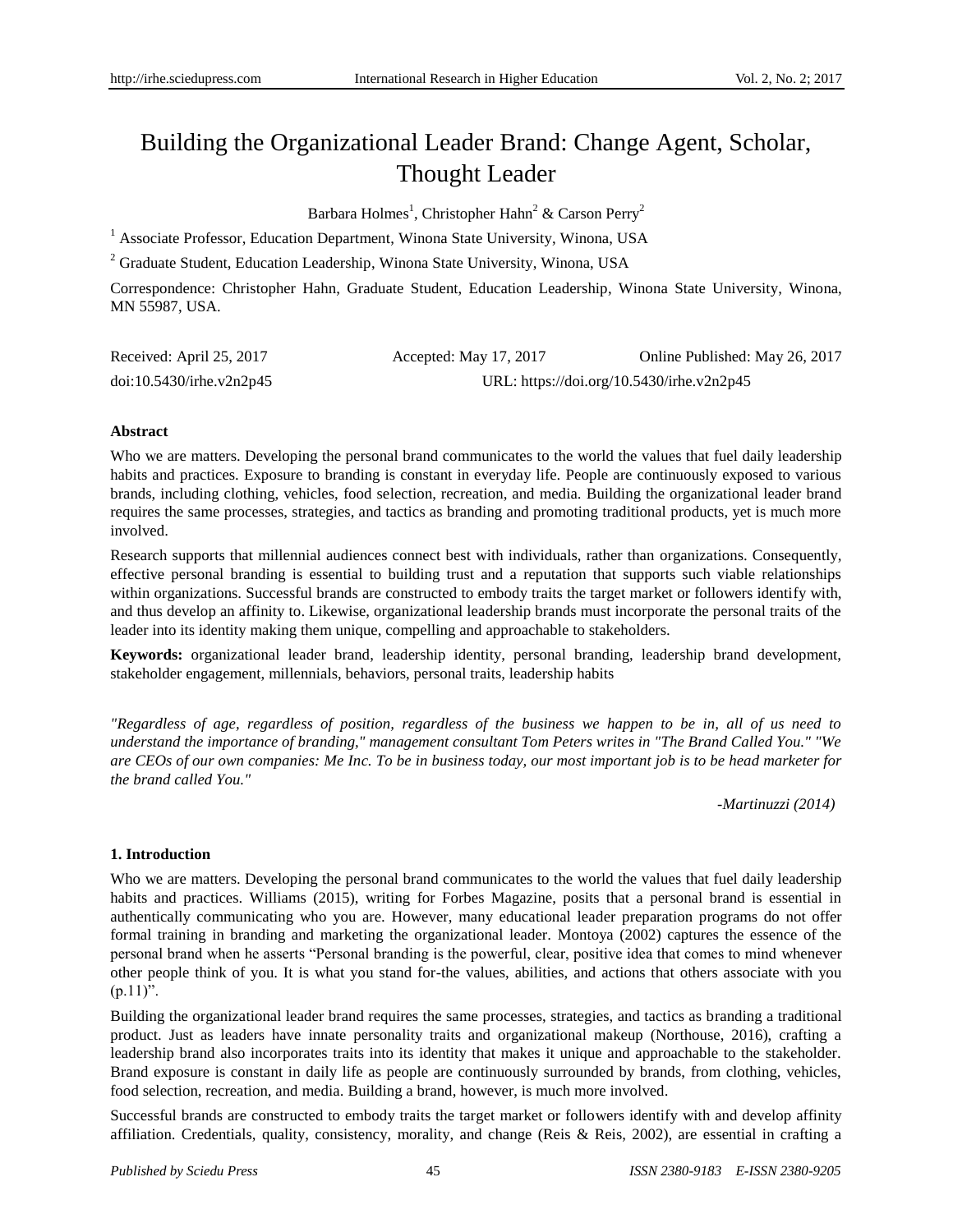viable, successful leadership brand. LeBron James, for example, is his brand. He is not just a man, but an athlete, philanthropist, businessman and NBA Champion (James, 2016). As a result, the "LeBron" brand, is presented to the public as including all of these essential components.

Demers (2016) advises that millennial audiences connect best with individuals, rather than organizations. Consequently, personal branding builds trust and reputation that supports such viable relationships. People want to know what values the leader holds and whether the leader is a principled person with integrity. In the 21st century, the organizational leader needs a personal brand and should build all actions and interactions with followers around that personal brand. Demers (2016) further explains that personal branding requires the leader to develop a signature image, vision, voice, and personal standards that are recognizable to followers. Therefore, the personal brand should reflect the person you are and the person you are trying to be (Lake, 2016).

Developers of leadership brands are encouraged to implement a strategy similar to that of branding a product or service. These strategies include having clearly defined goals, understanding where they wish to take the brand in the market, creating a path on how to get there, and establishing a methodology for evaluating brand success (Bedburry, 2002). It is also important that the brand itself identify as a person to both leader and stakeholder (Kapferer, 2004). In doing so, the organizational leader brand positions itself as a relationship partner with all stakeholders. This positioning becomes the brand's persona. In the same way that interactions take place in a personal relationship, Fournier (1998) acknowledges that the brand to consumer relationship is also "constituted of a series of repeated exchanges between two parties (p. 346)". Once the organizational leader brand is known and identified by stakeholders, the relationship can be allowed to "evolve in response to these interactions and fluctuations in the contextual environment (Fournier, 1998, p. 346)".

#### **2. Branding as an Intentional Act**

Branding at its best is thoughtful and intentional. The effective organizational leader cannot afford to have the personal brand develop in an unorganized, haphazard manner and needs to intentionally establish an intentional plan to develop image, vision and follower perception. Hyder (2014) points out that everyone has a personal brand including two-year-olds. The personal brand develops with or without the input of the individual. Therefore, organizational leaders benefit when brand characteristics translate into operational integrity, fairness, human relationships, effective communications and positive organizational outcomes. With every speech, meeting, presentation and organizational transaction, the organizational leader is marketing the personal brand to followers and stakeholders. Research now suggests that success comes from the effectiveness of this personal marketing. Kaputa (2003) advises that leaders should intentionally seek opportunities to become more visible within the organizational brand market and find ways to become more effective communicators externally and internally.

#### **3. Personal Branding and Career Success**

Saltzman (2015) in his article entitled Why Personal Branding is Essential to Career Success, suggests that the personal brand is essential for career advancement and for positioning yourself as an organizational thought leader. Saltzman further explains that there is a synergistic and dynamic relationship between career success and personal branding that when fully understood, has the potential to launch a person's career to new heights. Therefore, attending to personal branding is essential to building a sustainable career. Followers want to identify with the brand characteristics of the leader and need to rely on these characteristics through the ups and downs of organizational changes.

Smale (2015) counsels that your personal brand is how the world perceives you. Therefore, it is preferable that strong brands be developed rather than accumulate in an unorganized manner that is unpolished and uninteresting. For career success, it stands to reason that the organizational leader benefits from a brand that is polished and interesting. Being polished in appearance and image in essential to the organizational; polished in speech and voice; polished in idea generation, and polished in interpersonal interactions that uplift and empower followers.

Williams (2016) in his article The Basics of Branding, asserts that the personal brand is your promise to the people. Consequently, the leader's brand strategy includes all aspects of delivering the brand messages including what, when, how and where. When the brand message is clear and consistent, followers get a distinct impression of who the leader is and are comfortable signing on as followers. When followers see that the leader is respectful, responsible and fair, workplace equity is assured fostering stronger attachment to the organization. The leader's brand builds the leader's reputation and the reputation positions the leader for a continuum of career success and potential as a change agent.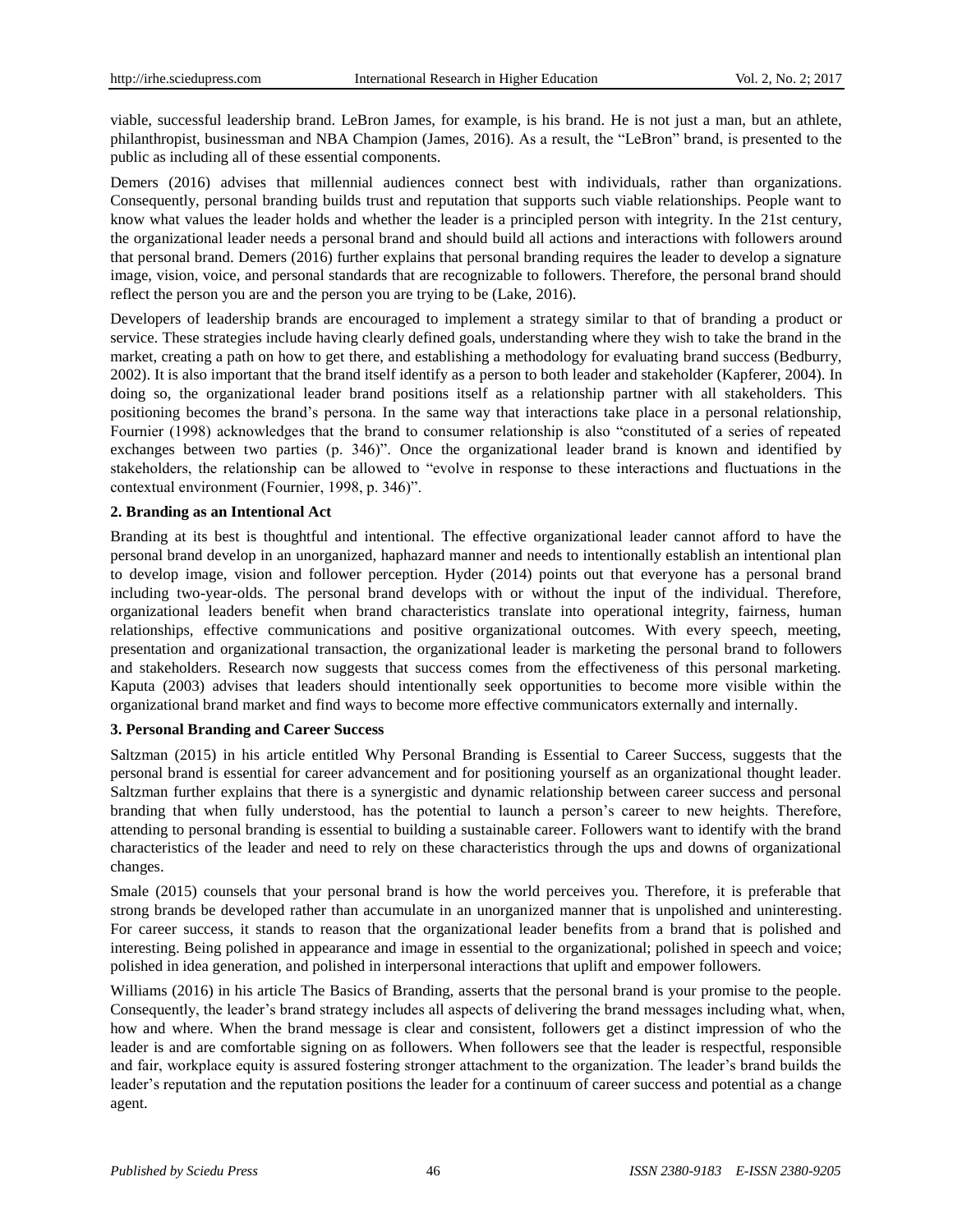#### **4. How to Build the Organizational Leader Personal Brand**

The literature is rich with various ideas for building the personal brand. This article will focus on the practices for personal branding that align with organizational leaders charged with implementing change and transforming organizations. Some branding practices that may be useful for the organizational leader include:

- 1. Start thinking of yourself as a brand
- 2. Understand and be your authentic self (Smale, 2015)
- 3. Develop visible habits of professionalism
- 4. Deliver what you promise (Martinuzzi, 2014)
- 5. Respect and engage followers
- 6. Build a network of advocates and promoters
- 7. Position yourself as a thought leader in the profession
- 8. Develop a signature style when speaking and making presentations
- 9. Remain a student of the profession
- 10. Seek opportunities for personal exposure to leave a lasting impression

#### **5. Leadership Identity: Change Agent, Scholar, Thought Leader**

The organizational leader is expected to lead. To keep the organization current and vital, the leader must remain current in the profession and evidence-based change strategies. These include identifying and involving all stakeholders and sharing a vision around which everyone can coalesce. Leaders must be knowledgeable about how to build the personal brand and align that brand with organizational success.

Franko (2015) outlined The Basic Building Blocks of Leadership Identity:

- **Leadership brand.** Each of us has a brand, whether we consciously shape it or allow others to do it for us. What are you known for that distinguishes you from the crowd, and are you visible to senior leadership?
- **Behaviors.** Our self-initiated behaviors communicate a lot about us. Do your self-initiated behaviors reflect assertiveness, decisiveness, and confidence?
- **Responses.** Our responses to situations and people also say a lot about us. What is your emotional intelligence in handling workplace situations and people around you?
- **Presence.** Do you dress the part of a leader? What does your physical presence exude? Also, every communication, verbal or written, is an opportunity to showcase how well you organize your thoughts and articulate yourself. Do you sound like a leader?
- **Habits.** Our small actions, done day in and day out, are also known as habits. Who you are as a person is reflected in who you are as a leader, so it makes sense that your habits have a big stake in your leadership path and ultimate success. With the right habits, you stay on course. With the wrong ones, it's easy to end up off the path.

#### **6. Building Personal Brand through Social Media**

An important component of personal branding is making oneself visible, searchable, and accessible in the cyber world (Labrecque, Markos, & Milne, 2011). Social media and professional networking websites allow individuals to be found and to stay connected with not only friends and family, but also, potential employers, customers, or competitors. LinkedIn, ResearchGate, Twitter, and Facebook can be used intentionally to build a robust and recognizable personal brand. If used appropriately, these tools will have significant and lasting effects on the brand. However, becoming more searchable and visible does not come without sacrifice.

Separating personal and professional lives is more difficult thanks to social media. Labrecque, Markos, and Milne (2011) discovered that content placed online both implicitly and explicitly brands the individual poster and social media sites are principal tools for self-branding. Additionally, the study revealed pictures and content are equally as important to the self-brand, regardless of who posted the content. If a friend posts inappropriate content to the organizational leader's page, brand promise and promotion may suffer because of the post.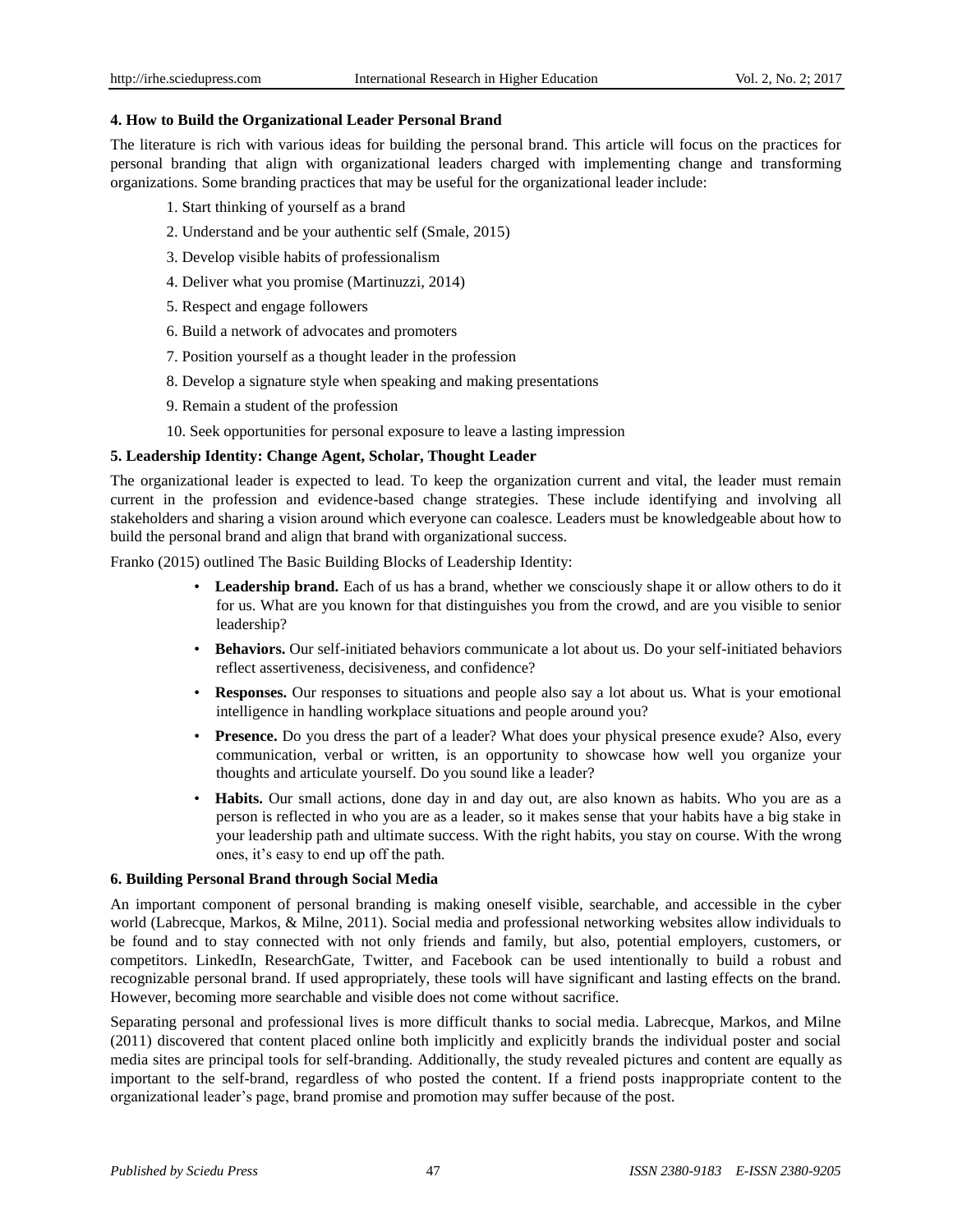It is not uncommon for employers, employees or potential clients to search the Internet and social media for individuals encountered in professional settings. However, social media and Internet searches do not discriminate between personal and professional settings. If "Not Suitable for Work" (NSFW) content exists, it will surface when individuals are searched out in online forums. What the leader does outside of the workplace will arise and can be detrimental to the personal brand. However, when used intentionally and as a tool, social media and the Internet serve as aids in building a successful and well-rounded brand.

Before the Internet, the concept of the world being a small place had credence. The phrase "six degrees of separation" is common in movies and books and Travers and Milgram (1967) conducted a study to explore just how small the world is. Postcards, with predetermined recipients, were given to random people who could only pass the card onto someone they directly knew. Travers and Milgram discovered that the number of intermediaries averaged between 4.4 and 5.7. A 2012 study had similar aims. However, Facebook was used to determine the world has in fact shrunk to only four degrees of separation (Backstrom, Boldi, Rosa, Ugander, & Vigna, 2012).

The evolution of technology allows people to view organizational leader attributes and accomplishments as well as mistakes and failures. When promoting a personal brand, individuals must be aware of what they are putting into the world, not only about themselves but what others are posting as well, personally and professionally.

Companies and organizations use social media and advertisements to promote brand recognition and gain authority in the industry. A strategy for social media platforms is required to remain competitive in the fast-paced business world (Erdoğmuş & Çiçek, 2012). When thinking of a person as a brand, utilizing social media to perpetuate a similar agenda makes sense. Patel (2016) created a list of ways to enhance personal brands using social media:

**Step 1. Find Appropriate Groups** Social media sites allow groups to be created for specific industries or topics. Becoming a member of appropriate groups allows individuals to stay current and communicate with other industry leaders.

**Step 2. Consistent Image** Names, pictures, and the message you are trying to send should be consistent across social media platforms. Consistency will allow the consumers ease of access in locating profiles and your personal brand will be reinforced.

**Step 3. Regularly Engage** Creating content regularly will engage followers and keep them coming back to check for new posts and information. Posting daily or multiple times a day is beneficial to maximize traffic to the profile.

**Step 4. Content Diversification** Changing content type increases the chance of engaging followers in posts. Photos, videos, series, articles, and going live are some of the various types of posts different followers may be inclined to react to.

**Step 5. Connect with Influencers.** Influencers are industry leaders, thought leaders, authors, or other public figures that inspire others to take action. Engaging influencers by consistently asking questions, posting remarks to photos, or sharing content is a way to be noticed. Once noticed, working toward collaboration on a project or sharing each other's content can be achieved.

**Step 6. Volunteer Services.** Being genuinely concerned with contacts or followers will reinforce a personal brand by conveying the message that you care. Asking how one's day is going, if they need help with anything, or even wishing a happy birthday can go a long way and keep you in the front of their mind.

**Step 7. Provide Questions.** Posting questions to followers is a great way to get engagement and create dialogue amongst multiple parties.

**Step 8. Contribute to Discussions.** On group pages, influencers and follower's pages, contribute to discussions. Doing so will increase the online presence of the personal brand and increase followers, thus, increasing the brand recognition.

**Step 9. Monitor.** Tools that aid in monitoring a name or brand on social media exist for the sole purpose of keeping individuals connected to name brand and content. Any time an individual uses your brand or name, a notification will appear. Also, keywords can be flagged to notify you when a discussion is happening that may be beneficial to join.

Using social media to build a personal brand can be time-intensive and daunting at times. Social media websites typically incorporate tools that ease the process. Furthermore, online tutorials and applications alleviate some of the stress by showing how to simplify tasks such as posting to multiple platforms with a couple clicks of a mouse. Social media is changing the mode, method, and frequency of brand communications and as organizational leaders, you remain in control of the narrative.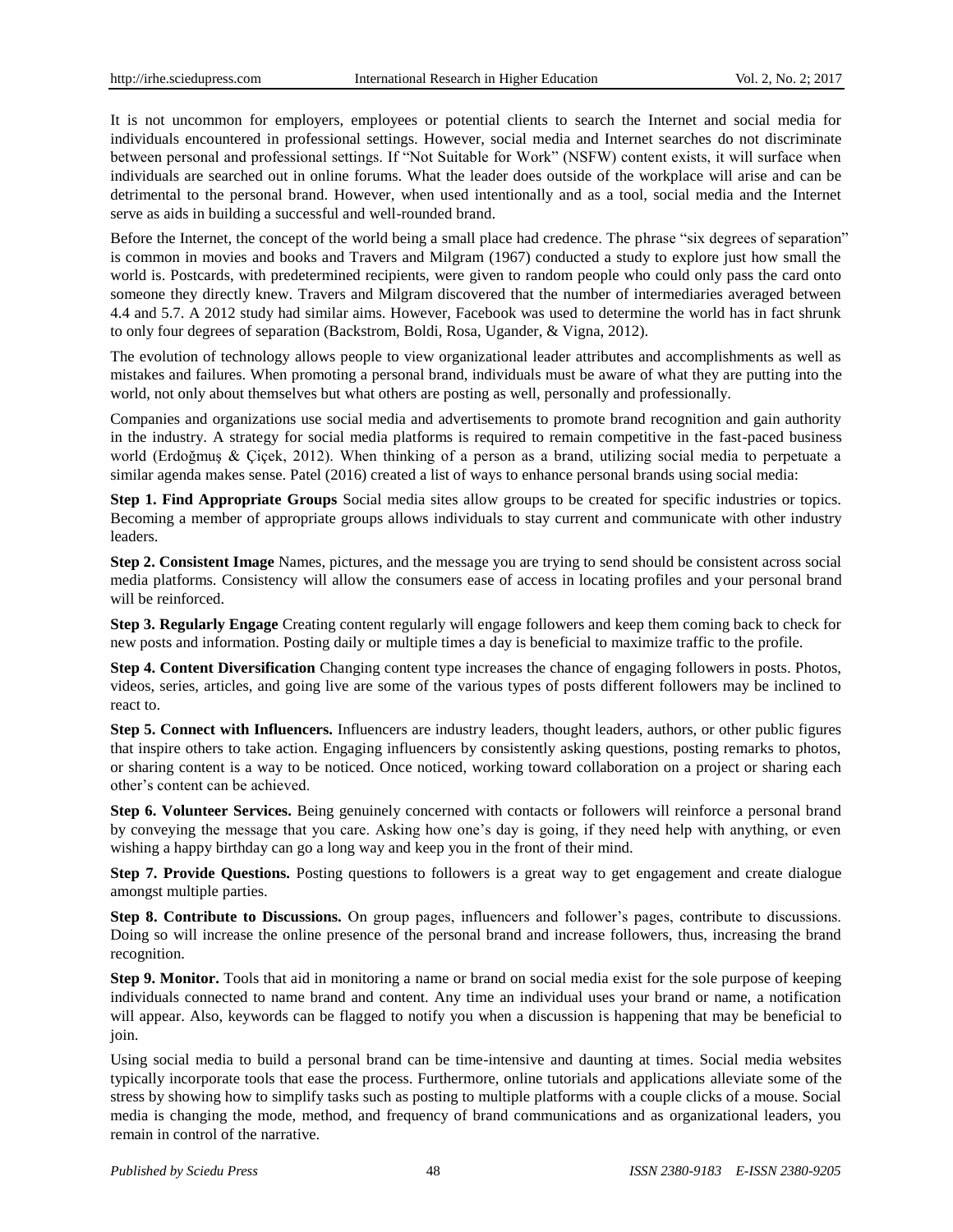#### **7. The Leadership Brand Promise**

As soon as the organizational leader accepts a leadership position, positioning the personal brand becomes central to establishing credibility with organizational followers. The first 100 days in a new position provides multiple opportunities to display and reinforce the brand message and strategy. The manner in which the leader introduces change to the organization puts the brand message at the core of leadership actions. Through the leadership brand, the organizational leader promises integrity of message and actions. Franko (2015) advocates that leadership identity start with your personal brand. It is the promise inherent in the personal brand that fuels leader effectiveness and accomplishments. Franko further explains that your presence in the workplace and the professional world gives evidence of your personal brand. Therefore, the thoughts and ideas you manifest, the consistency of your actions, your professional aptitude, your interactions with followers, and your readiness to take on new challenges make the brand impact statement.

Organizational outcomes improve as leaders gain competence in the personal brand promise and personal brand promotion. Branding behaviors are learned behaviors. Consequently, programs that prepare organizational leaders may consider including the basics of personal brand development in leader preparation curriculum.

#### **8. Conclusion**

The purpose of this paper was to explore the concept of personal branding as an organizational construct for preparing leaders. Research suggests that branding emerges as an intentional act that leaders incorporate into the development of leadership behaviors and traits. Leaders who create the personal brand take into account the impact on followers and the ability to model organizational strategic objectives.

Personal branding involves self-awareness and the assessment of personal strengths and attributes. Therefore, leadership preparation programs may consider incorporating personal branding strategies and activities into course curricula and program objectives. As Franko (2015) suggests, helping emerging leaders align consistency of actions with thought and ideas is helpful in learning how to develop and implement a personal brand statement.

While branding and marketing are core concepts in business, they are relatively unknown in education. The cross-disciplinary application of these concepts is timely, and both disciplines can benefit from a more robust discussion of utilizing personal branding constructs in the preparation of 21st-century organizational leaders.

#### **References**

- Backstrom, L., Boldi, P., Rosa, M., Ugander, J., & Vigna, S. (2012). Four degrees of separation. In *Proceedings of the 4th Annual ACM Web Science Conference*, pp. 33-42, ACM.
- Bedburry, S. (2002). *A New Brand World: 8 Principles for Achieving Brand Leadership in the 21st Century.* New York, NY: The Penguin Group.
- Demers, J. (2016). *5 Steps to Building a Personal Brand (and Why You Need One)*. Retrieved from <http://www.inc.com/jayson-demers/5-steps-to-building-a-personal-brand-and-why-you-need-one.html>
- Erdoğmuş, İ. E., & Çiçek, M. (2012). The Impact of Social Media Marketing on Brand Loyalty. *Procedia - Social and Behavioral Sciences, 58*, 1353-1360.
- Fournier, S. (1998). Consumers and Their Brands: Developing Relationship Theory in Consumer Research. *Journal of Consumer Research*, *Inc. 24*, 343-373. https://doi.org/10.1086/209515
- Franko, A. (2015). *Building a Leadership Identity Starts with a Personal Brand.* Retrieved from [https://www.td.org/Publications/Blogs/Human-Capital-Blog/2015/09/Building-a-Leadership-Identity-Starts-wit](https://www.td.org/Publications/Blogs/Human-Capital-Blog/2015/09/Building-a-Leadership-Identity-Starts-with-a-Personal-Brand) [h-a-Personal-Brand](https://www.td.org/Publications/Blogs/Human-Capital-Blog/2015/09/Building-a-Leadership-Identity-Starts-with-a-Personal-Brand)
- Hyder, S. (2014). 7 Things you can do to build an awesome personal brand. Retrieved from [http://www.forbes.com/sites/shamahyder/2014/08/18/7-things-you-can-do-to-build-an-awesome-personal-brand](http://www.forbes.com/sites/shamahyder/2014/08/18/7-things-you-can-do-to-build-an-awesome-personal-brand/#6562d93e1274) [/#6562d93e1274](http://www.forbes.com/sites/shamahyder/2014/08/18/7-things-you-can-do-to-build-an-awesome-personal-brand/#6562d93e1274)
- James, L. (2016). The Official Website of Lebron James. Retrieved from http://www.lebronjames.com/
- Kapferer, J. N. (2004). *The New Strategic Brand Management: Creating and Sustaining Brand Equity Long Term*. London, United Kingdom: Les Editions d' Organisation.
- Kaputa, C. (2003) Increase Your Visibility: How Smart People Brand Themselves for Business Success. Retrieved from<http://www.pharmexec.com/increase-your-visibility-how-smart-people-brand-themselves-business-success>